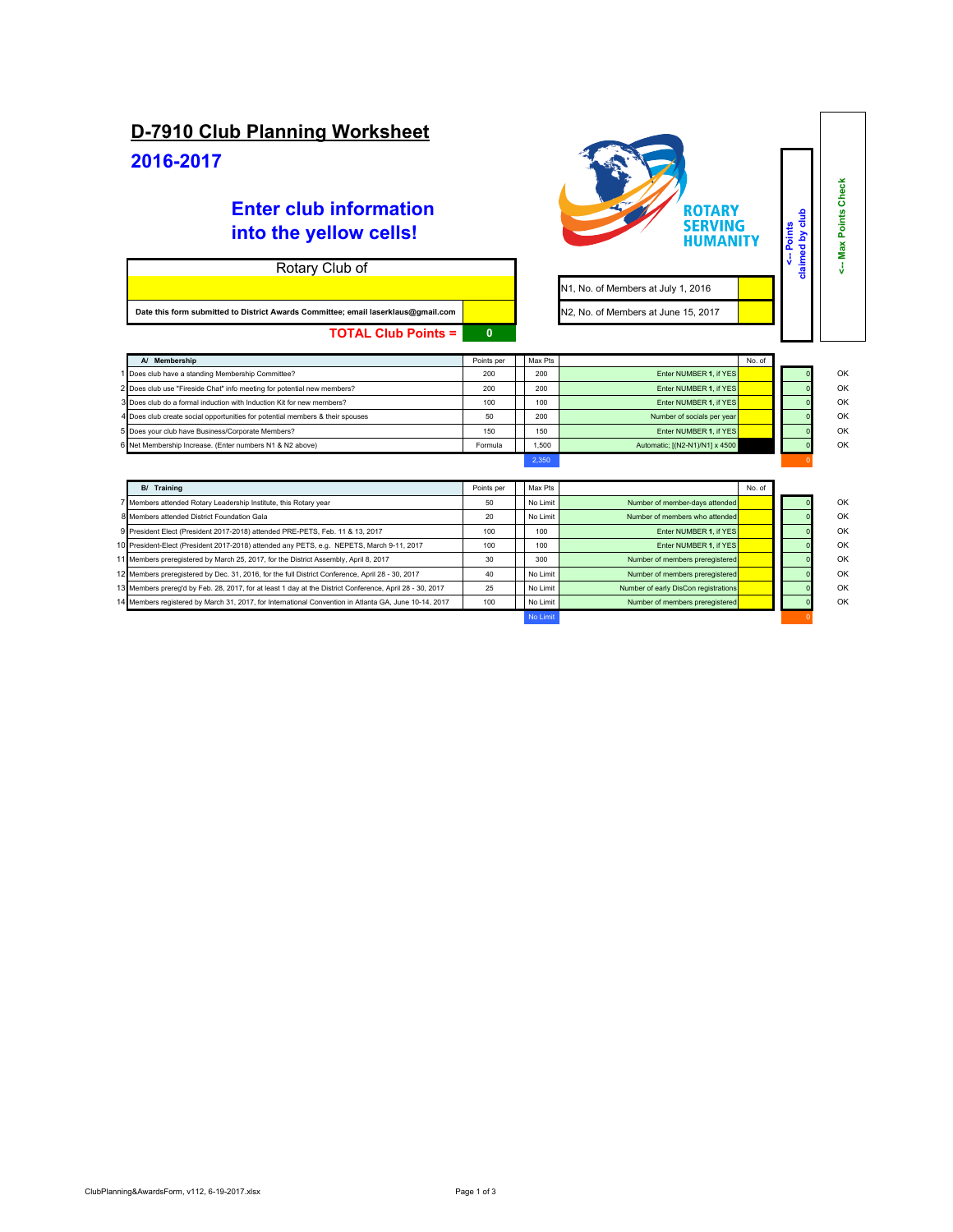| C/ Foundation                                                                                     | Points per                 | Max Pts  |                                                | No. of |  |
|---------------------------------------------------------------------------------------------------|----------------------------|----------|------------------------------------------------|--------|--|
| Total donations to Polio Fund, by club and club members<br>15                                     | 10 pts per<br>\$50 donated | No Limit | <b>SAmount donated to Polio Eradication</b>    |        |  |
| 100% EREY club ( min \$25 from EVERY member), by June 15, 2017<br>16                              | 200                        | 200      | Enter NUMBER 1. if YES                         |        |  |
| 100% Sustaining Member club ( min \$100 from EVERY member), by June 15, 2017<br>17                | 300                        | 300      | Enter NUMBER 1. if YES                         |        |  |
| Achieved AVERAGE \$125 per member to the Annual Fund (SHARE), by June 15, 2017                    | 200                        | 200      | Enter NUMBER 1. if YES                         |        |  |
| 19 Club gained a new or next level Paul Harris Fellow, July 1, 2016 - June 15, 2017               | 50                         | No Limit | No. of Members become PHFs, or next level      |        |  |
| 20<br>NEW Bequest Members + Major Donors + PH Society Members (July 1 2016 - June 15, 2017)       | 200                        | No Limit | No, who became BM, MD, PHS members             |        |  |
| 21<br>Club certified to participate in Rotary District Grant project in 2016-2017, by Dec 1, 2016 | 25                         | 25       | Enter NUMBER 1. if YES                         |        |  |
| 22 Club certified to participate in Rotary Global Grant project in 2016-2017, by Dec 1, 2016      | 50                         | 50       | Enter NUMBER 1. if YES                         |        |  |
| 23<br>Club nominated a Rotary Peace Fellow approved by District Scholarship Committee             | 200                        | 200      | Enter NUMBER 1. if YES                         |        |  |
| 24<br>Club nominated a Rotary Global Grant Scholar & got funding                                  | 400                        | 400      | Enter NUMBER 1. if YES                         |        |  |
| 25 Club members Sponsor Counseled or Host Counseled a Global Grant Scholar                        | 100                        | 200      | Number hosted and/or sponsored                 |        |  |
| 26 Club members Sponsor Counseled or Host Counseled a VTT Team Member                             | 100                        | 200      | Number hosted and/or sponsored                 |        |  |
| 27<br>Club is the Lead Club in an international Global Grant Project                              | 400                        | 400      | Number of Global Grants led by club            |        |  |
| 28<br>Club participates in a Global Grant project                                                 | 100                        | 400      | Number of Global Grants club participates in   |        |  |
| 29 Club participates in a District Grant project                                                  | 50                         | 200      | Number of District Grants club participates in |        |  |
|                                                                                                   |                            | No Limit |                                                |        |  |
| D/ Public Image & Communications                                                                  | Points per                 | Max Pts  |                                                | No. of |  |
| Does club have a weekly or bi-monthly newsletter?                                                 | 200                        | 200      | Enter NUMBER 1. if YES                         |        |  |
| 31<br>Does club have a Website; updated regularly?                                                | 200                        | 200      | Enter NUMBER 1, if YES                         |        |  |
| 32<br>Does club have a Facebook page; updated regularly?                                          | 50                         | 50       | Enter NUMBER 1. if YES                         |        |  |
| 33<br>Did club use an organized promotional plan for a project, or fundraiser?                    | 150                        | 150      | Enter NUMBER 1. if YES                         |        |  |
| 34<br>Did club have a Rotary article in local printed or online news media?                       | 15                         | 150      | Number of occasions per year                   |        |  |
| 35<br>Did club have a Rotary news item broadcast on TV, Radio, or Podcast?                        | 30                         | 300      | Number of occasions per year                   |        |  |
| Does club use the new Rotary logo and Visual Identity system? (Branding)<br>36                    | 150                        | 150      | Enter NUMBER 1. if YES                         |        |  |
|                                                                                                   |                            | 1.200    |                                                |        |  |

| E/ District Service/Activity                                                   | Points per | Max Pts  |                                          | No. of |  |    |
|--------------------------------------------------------------------------------|------------|----------|------------------------------------------|--------|--|----|
| 37 Club Members that are Assistant Governors                                   | 300        | 600      | Number of AGs                            |        |  | OK |
| 38 Club Members that chair District Committees                                 | 200        | 600      | Number of District Committee chairs      |        |  | OK |
| 39 Club Members that participate on District Committees (not Committee Chairs) | 100        | No Limit | Number of members on District Committees |        |  | OK |
| 40 Club Members participating in Bandy-Hefler Friendship Exchange              | 100        | No Limit | Number of MEMBERS participating          |        |  | OK |
| 41 Club participated in other Friendship Exchanges                             | 200        | 200      | Enter NUMBER 1, if YES                   |        |  | OK |
|                                                                                |            | No Limit |                                          |        |  |    |